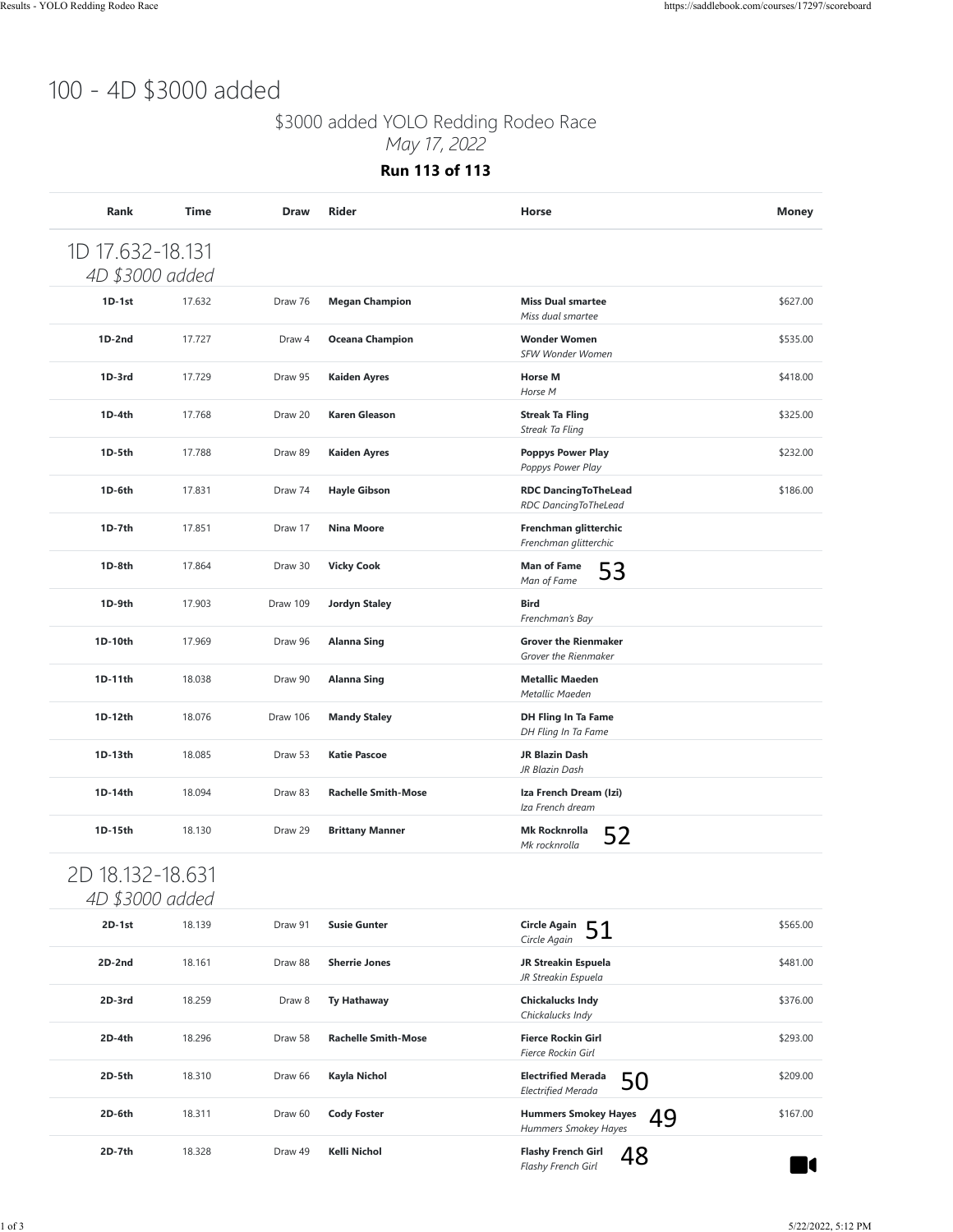| Rank             | Time   | <b>Draw</b> | <b>Rider</b>               | Horse                                                     | Money    |
|------------------|--------|-------------|----------------------------|-----------------------------------------------------------|----------|
| 2D-8th           | 18.346 | Draw 21     | <b>Kate McKemy</b>         | <b>Reys Blaze</b><br>Reys Blaze                           |          |
| 2D-9th           | 18.350 | Draw 40     | Lynn Green                 | <b>Peppy's French Dutchess</b><br>Peppy's French Dutchess |          |
| 2D-10th          | 18.393 | Draw 23     | <b>Brittany Manner</b>     | Gucci<br>Gucci                                            |          |
| 2D-11th          | 18.394 | Draw 12     | <b>Mackenzie Frick</b>     | <b>Rangler Sidekick</b><br>Rangler Sidekick               |          |
| 2D-12th          | 18.433 | Draw 75     | <b>Kate McKemy</b>         | StreakinMadeMeFamous 47<br><b>StreakinMadeMeFamous</b>    |          |
| 2D-13th          | 18.444 | Draw 3      | <b>Angelina Carrion</b>    | <b>Playboys Shiny Fool</b><br>Playboys Shiny Fool         |          |
| 2D-14th          | 18.446 | Draw 25     | <b>Magen Mello</b>         | <b>DH Jess Gunner</b><br>46<br>DH Jess Gunner             |          |
| 2D-15th          | 18.458 | Draw 65     | <b>Josie Adams</b>         | <b>Tigger Zippen Slowly</b><br>45<br>Tigger Zippen Slowly |          |
| 2D-16th          | 18.524 | Draw 22     | <b>Rachelle Smith-Mose</b> | Rockafamer<br>Rockafamer                                  |          |
| 2D-17th          | 18.548 | Draw 107    | Jayda Staley               | <b>Dolly</b><br>French Dolly                              |          |
| 2D-18th          | 18.567 | Draw 68     | <b>Cathey Vallerga</b>     | Smoken Peponita Doc<br>44<br>Smoken Peponita Doc          |          |
| 2D-19th          | 18.569 | Draw 97     | <b>Angie Buresh</b>        | Greylaine<br>Greylaine                                    |          |
| 2D-20th          | 18.591 | Draw 43     | <b>Megan Champion</b>      | Ninja<br>Кm                                               |          |
| 3D 18.632-19.631 |        |             |                            |                                                           |          |
| 4D \$3000 added  |        |             |                            |                                                           |          |
| 3D-1st           | 18.634 | Draw 82     | Anna Yaeger                | Lil Angelena<br>Lil Angelena                              | \$481.00 |
| 3D-2nd           | 18.668 | Draw 101    | <b>Melissa Tucker</b>      | Rummy<br>Smoothstreekinbiankis                            | \$410.00 |
| 3D-3rd           | 18.671 | Draw 27     | <b>Lindsey Walker</b>      | <b>Cool N Famous</b><br>43<br>Cool N Famous               | \$321.00 |
| 3D-4th           | 18.711 | Draw 45     | <b>Susie Gunter</b>        | Come To Pappa $42$<br>Come To Pappa                       | \$249.00 |
| 3D-5th           | 18.724 | Draw 42     | <b>Cassandra Jones</b>     | Fergie<br>41<br><b>Frisky Frances</b>                     | \$178.00 |
| 3D-6th           | 18.742 | Draw 13     | <b>Jolie Thurston</b>      | Prada Fever $40$<br>Prada fever                           | \$143.00 |
| 3D-7th           | 18.752 | Draw 94     | <b>Hope Woolbert</b>       | Dream<br>39<br>Frieda's Dream                             |          |
| 3D-8th           | 18.769 | Draw 92     | <b>Jackie Knutz</b>        | Senorita Ike<br>Senorita Ike                              |          |
| 3D-9th           | 18.789 | Draw 47     | Jennifer Renner            | The Rose On Fire<br>38<br>The Rose On Fire                |          |
| 3D-10th          | 18.859 | Draw 52     | <b>Carolee Williams</b>    | <b>Lucky Little Cutter</b><br>37<br>Lucky Little Cutter   |          |
| 3D-11th          | 18.937 | Draw 103    | <b>Katie Barr</b>          | Jackspocomotive<br>36<br>Jackspocomotive                  |          |
|                  | 18.996 | Draw 111    | <b>Ashley Ferguson</b>     | <b>Msr Joker Shine</b><br>Msr Joker Shine                 |          |
| 3D-12th          |        |             |                            |                                                           |          |
| 3D-13th          | 19.022 | Draw 64     | <b>Cathy Cagliari</b>      | Twinkie<br>35<br>Famous Eclair                            |          |
| 3D-14th          | 19.046 | Draw 79     | <b>Lindsey Walker</b>      | <b>Phrench Phame</b><br>34<br>Phrench Phame               |          |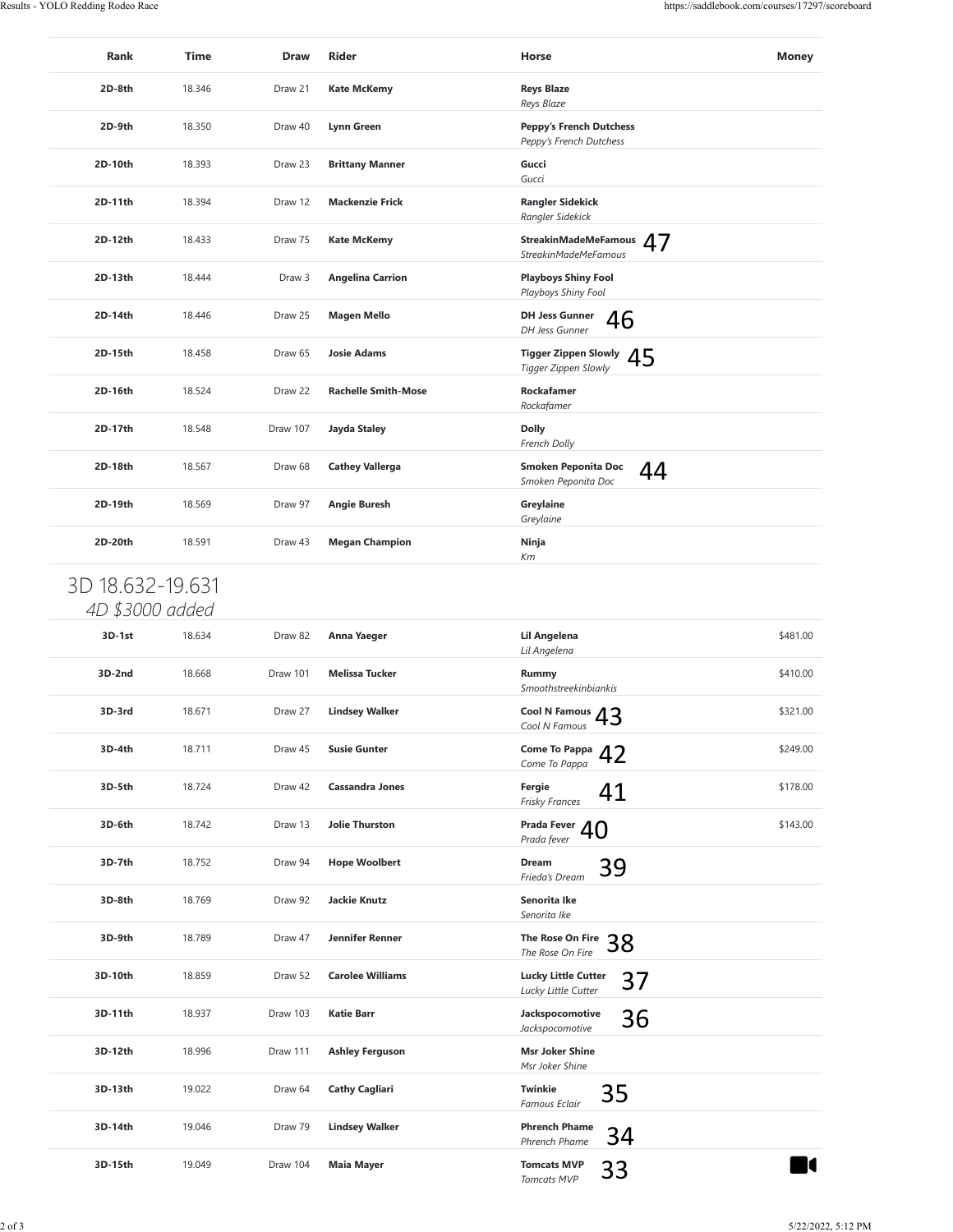© 2022, SaddleBook, Inc. All rights reserved. Please read ou[rprivacy statement](https://saddlebook.com/privacy_policy) and understand the benefits of ou[rterms of use.](https://saddlebook.com/user_agreement)

 $\blacksquare$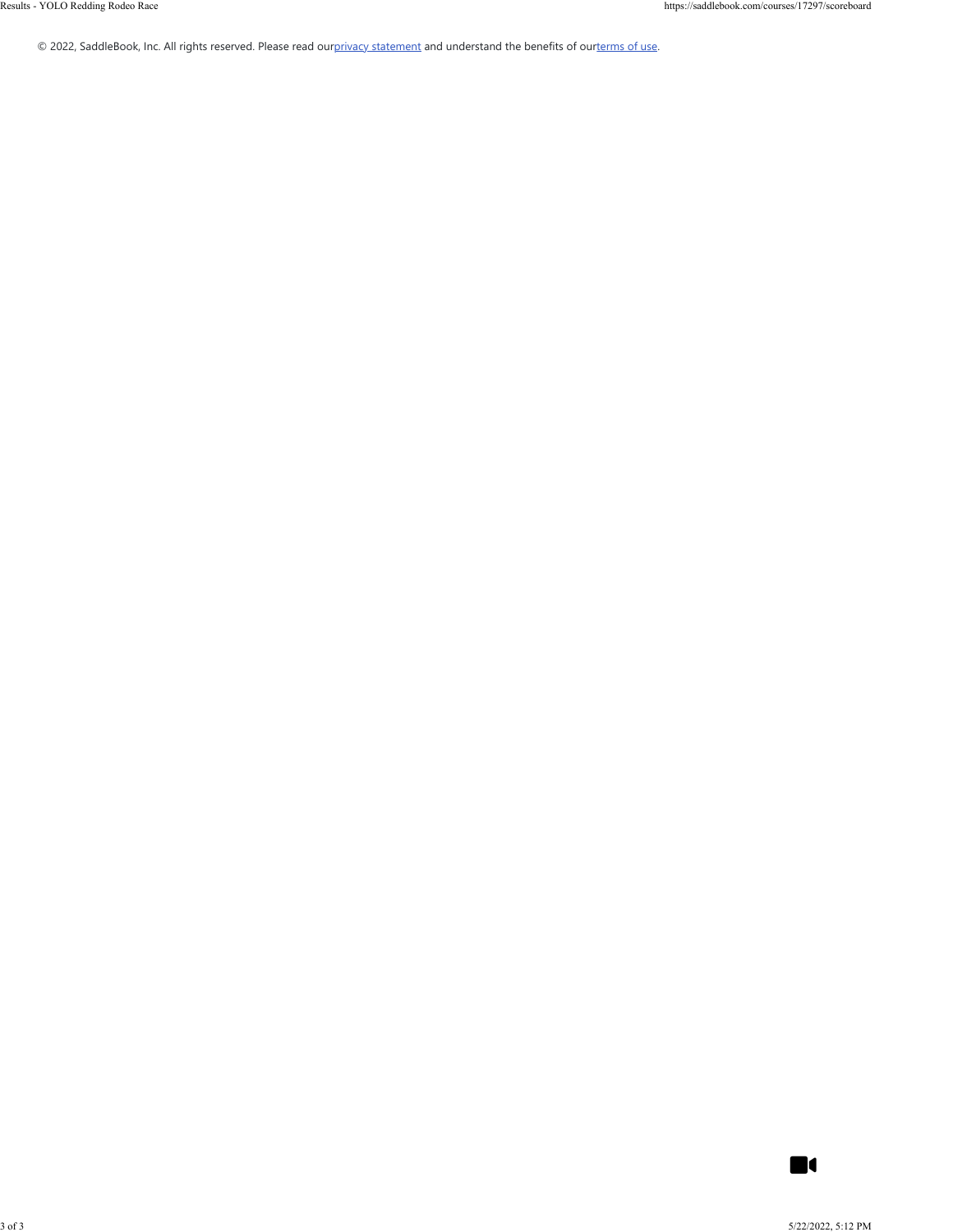## 100 - 4D \$3000 added

### \$3000 added YOLO Redding Rodeo Race

*May 17, 2022*

**Run 113 of 113**

| 3D 18.632-19.631<br>4D \$3000 added |        |          |                          |                                                             |               |
|-------------------------------------|--------|----------|--------------------------|-------------------------------------------------------------|---------------|
| 3D-16th                             | 19.063 | Draw 86  | Jennifer Jeude           | Hooch<br>32<br>Hooch                                        |               |
| 3D-17th                             | 19.108 | Draw 50  | <b>Myka Stroup</b>       | Double Down on Red<br>31<br>Double Down on Red              |               |
| 3D-18th                             | 19.112 | Draw 28  | <b>Cindy Romano</b>      | <b>Ruby</b><br>30<br>Especial two legit                     |               |
| 3D-19th                             | 19.127 | Draw 108 | <b>Jennifer Breiner</b>  | <b>Rooster Freckles Bar</b><br>29<br>Rooster Freckles Bar   |               |
| 3D-20th                             | 19.162 | Draw 87  | <b>Brooklyn Mueller</b>  | Robin<br><b>Shez Mighty Famous</b>                          |               |
| 3D-21st                             | 19.195 | Draw 80  | <b>Jenifer Brackett</b>  | <b>Belles Starlight</b><br>28<br><b>Belles Starlight</b>    |               |
| 3D-22nd                             | 19.218 | Draw 110 | <b>Cindy Romano</b>      | The Famous Johnny Cash "Johnny"<br>27<br>Famous Johnny Cash |               |
| 3D-23rd                             | 19.327 | Draw 24  | <b>Becky Nelson</b>      | <b>TBR Suns of Anarchy</b><br>TBR Suns of Anarchy           |               |
| 3D-24th                             | 19.381 | Draw 32  | <b>Elizabeth Lensing</b> | Notice My Shiner 26<br>Notice My Shiner                     |               |
| 3D-25th                             | 19.392 | Draw 34  | Jaydin Ruiz              | <b>One Tuf Lassie</b><br>25<br>One Tuf Lassie               |               |
| 3D-26th                             | 19.419 | Draw 67  | <b>Casey Rollins</b>     | <b>Whisper Past the Willows</b><br>None                     |               |
| 3D-27th                             | 19.466 | Draw 5   | <b>Jodine Manner</b>     | Cajun<br>24<br>Rockin Mitchelada                            |               |
| 3D-28th                             | 19.524 | Draw 39  | <b>Kaillee Hamre</b>     | <b>Speedys Special Lady</b><br>23<br>Speedys Special Lady   |               |
| 3D-29th                             | 19.546 | Draw 70  | <b>Maia Mayer</b>        | <b>Shes Maid of Gold</b><br>22<br>Shes Maid of Gold         |               |
| 3D-30th                             | 19.584 | Draw 41  | <b>Cathy Cagliari</b>    | Opie<br>21<br>Olive A Sudden                                |               |
| 3D-31st                             | 19.585 | Draw 72  | <b>Janae Hoy</b>         | <b>Reys Titan</b><br>20<br>Reys Titan                       |               |
| 3D-32nd                             | 19.608 | Draw 1   | <b>Erin Overbay</b>      | <b>Sky Lake</b><br>Sky Lake                                 |               |
| 3D-33rd                             | 19.627 | Draw 16  | <b>Grace Thompson</b>    | <b>Simply Parkin'</b><br>Simply Parkin'                     |               |
| 4D 19.632 to end<br>4D \$3000 added |        |          |                          |                                                             |               |
| 4D-1st                              | 19.665 | Draw 78  | <b>Ty Hathaway</b>       | <b>Firewater Brave</b><br>19<br><b>Firewater Brave</b>      | \$418.00      |
| 4D-2nd                              | 19.701 | Draw 114 | <b>Michaela Decker</b>   | Dash N Dinero<br>Dash N Dinero                              | \$356.00      |
| 4D-3rd                              | 19.900 | Draw 18  | <b>Ashley Ferguson</b>   | <b>Templeton</b><br>FLF My Famous Pocket                    | \$279.00      |
| 4D-4th                              | 19.932 | Draw 15  | <b>Sharra Deniz</b>      | Vayderator<br>18<br>Vayderator                              | \$217.00<br>L |

### 4D 19.632 to end *4D \$3000 added*

| 19.665 | Draw 78  | <b>Ty Hathaway</b>     | <b>Firewater Brave</b><br>19<br><b>Firewater Brave</b> | \$418.00 |
|--------|----------|------------------------|--------------------------------------------------------|----------|
| 19.701 | Draw 114 | Michaela Decker        | Dash N Dinero<br>Dash N Dinero                         | \$356.00 |
| 19.900 | Draw 18  | <b>Ashley Ferguson</b> | <b>Templeton</b><br>FLF My Famous Pocket               | \$279.00 |
| 19.932 | Draw 15  | <b>Sharra Deniz</b>    | Vayderator<br>18<br>Vayderator                         | \$217.00 |
|        |          |                        |                                                        |          |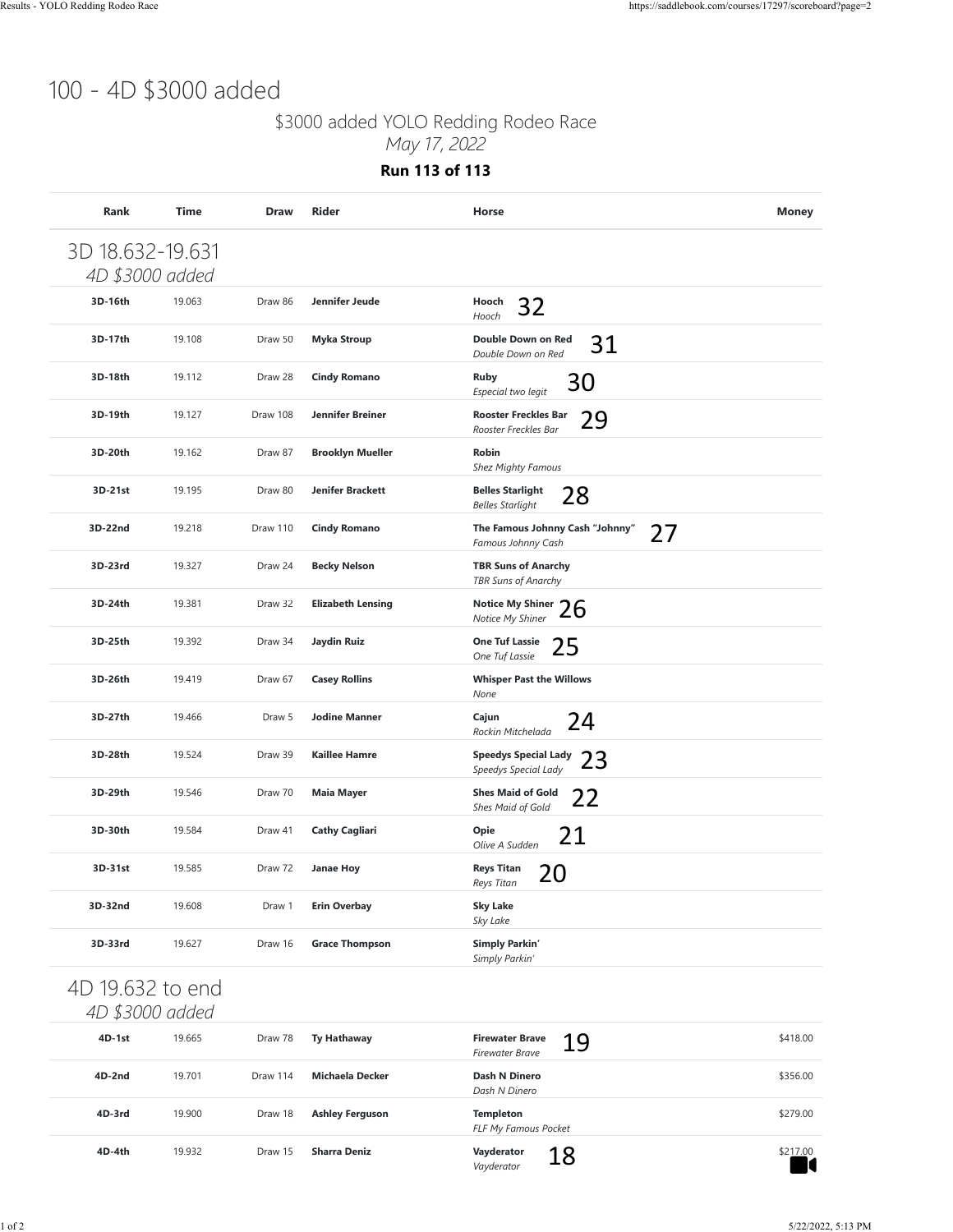| 4D-5th  |        | <b>Draw</b> | <b>Rider</b>            | Horse                                                                                                                                                | <b>Money</b> |
|---------|--------|-------------|-------------------------|------------------------------------------------------------------------------------------------------------------------------------------------------|--------------|
|         | 19.938 | Draw 55     | <b>Hunter Gilson</b>    | Dashalilbitfurther<br>17<br>Dashalilbitfurther                                                                                                       | \$155.00     |
| 4D-6th  | 19.945 | Draw 6      | <b>Cassie Armstead</b>  | Kita<br>Keita                                                                                                                                        | \$124.00     |
| 4D-7th  | 20.103 | Draw 112    | <b>Hayden Erickson</b>  | Docs<br>16<br>I'm a doctor                                                                                                                           |              |
| 4D-8th  | 20.140 | Draw 56     | <b>Skylar Niles</b>     | <b>Chex To Boons Mal</b><br>15<br>Chex to boonsmal                                                                                                   |              |
| 4D-9th  | 20.142 | Draw 10     | <b>Kaillee Hamre</b>    | Lux<br>Lux                                                                                                                                           |              |
| 4D-10th | 20.209 | Draw 69     | Katie Vandeburgh        | Wikkid<br>Wikkid                                                                                                                                     |              |
| 4D-11th | 20.439 | Draw 100    | <b>Brooklyn McCovey</b> | Richard<br>Richard                                                                                                                                   |              |
| 4D-12th | 20.471 | Draw 85     | Jenna Orloff            | Millie<br>14<br>Pocos slice o pie                                                                                                                    |              |
| 4D-13th | 20.529 | Draw 19     | <b>Maia Mayer</b>       | <b>Buckaroo Louie</b><br>Buckaroo Louie                                                                                                              |              |
| 4D-14th | 21.006 | Draw 33     | <b>Jennifer Adams</b>   | <b>Tru Gallant Bug</b><br>13<br>Tru Gallant Bug                                                                                                      |              |
| 4D-15th | 21.008 | Draw 113    | Heidi Erickson          | <b>Fabulous Odds</b><br>12<br>Fabulous Odds                                                                                                          |              |
| 4D-16th | 21.333 | Draw 59     | <b>Lauren Cochran</b>   | Ninna<br>CD Sweet Playgirl                                                                                                                           |              |
| 4D-17th | 21.456 | Draw 84     | <b>Tamitha Chrisman</b> | <b>Pierre Guy</b><br>Pierre Guy                                                                                                                      |              |
| 4D-18th | 21.652 | Draw 11     | Lauren Cochran          | Koko<br>Koko                                                                                                                                         |              |
|         |        |             |                         |                                                                                                                                                      |              |
| 4D-19th | 23.475 | Draw 73     | Kayla Ricker            | <b>MRI</b> loco motion<br>MRI loco motion                                                                                                            |              |
| 4D-20th | 24.487 | Draw 105    | <b>Maya Morrison</b>    | <b>Daisy</b><br>CR Two Eyed Blonde                                                                                                                   |              |
| 4D-21st | 24.699 | Draw 102    | <b>Baylee Bishop</b>    | Feather<br>Feather<br>© 2022, SaddleBook, Inc. All rights reserved. Please read ourprivacy statement and understand the benefits of ourterms of use. |              |
|         |        |             |                         |                                                                                                                                                      |              |
|         |        |             |                         |                                                                                                                                                      |              |
|         |        |             |                         |                                                                                                                                                      |              |
|         |        |             |                         |                                                                                                                                                      |              |
|         |        |             |                         |                                                                                                                                                      |              |